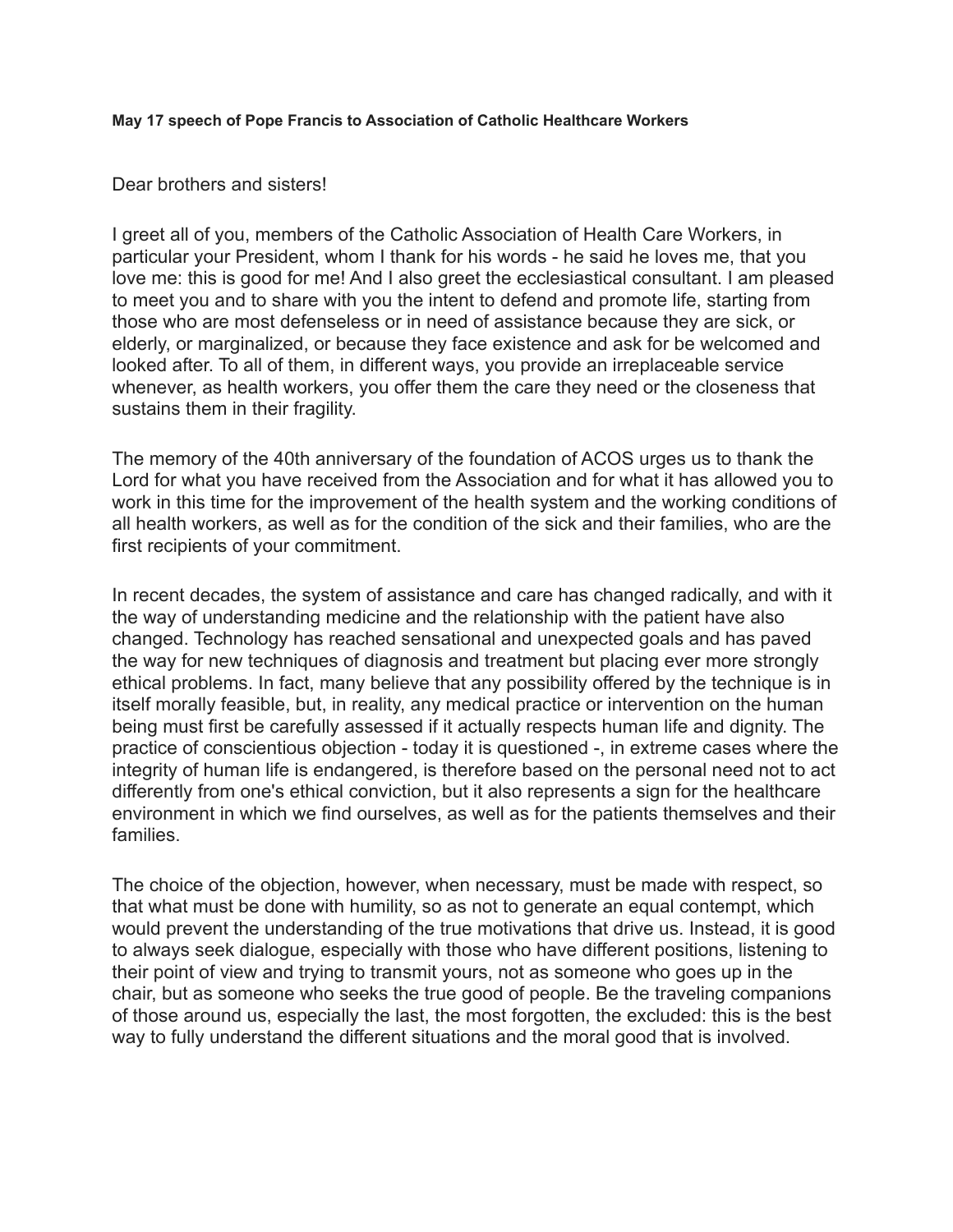This is also the way to give the best testimony to the Gospel, which casts on the person the powerful light that from the Lord Jesus continues to project onto every human being. Christ's humanity is the inexhaustible treasure and the greatest school, from which to continually learn. With his gestures and his words, he made us feel the touch and the voice of God and taught us that every individual, above all who is last, is not a number, but a person, unique and unrepeatable.

It is precisely the effort to treat the sick as people, and not as numbers, that must be done in our time and taking into account the form that the health system has gradually taken on. Its corporatization, which has placed the needs of cost reduction and service rationalization in the foreground, has fundamentally changed the approach to illness and the patient himself, with a preference for efficiency that often placed second plan attention to the person, who needs to be understood, listened to and accompanied, as much as he needs a correct diagnosis and effective treatment.

Healing, among other things, passes not only from the body but also from the spirit, from the ability to regain confidence and react; therefore the patient cannot be treated as a machine, nor can the health system, public or private, be conceived as an assembly line. People are never the same, they must be understood and cared for one by one, as God does: God does so. This obviously requires a considerable commitment on the part of healthcare professionals, which is often not sufficiently understood and appreciated.

The care that you give to the sick, so demanding and engaging, requires that you also take care of yourself. In fact, in an environment where the patient becomes a number, you too risk becoming one and being "burned" by too hard work shifts, by the stress of emergencies or by the emotional impact. It is therefore important that healthcare professionals have adequate safeguards in their work, receive proper recognition for the tasks they perform and can use the right tools to always be motivated and trained.

That of formation is an objective that your Association has always pursued, and I invite you to carry it forward with determination, at a time when we often lose sight of the most basic values of respect and protection of everyone's life. The training you propose is not only a comparison, study and updating, but also a special care for spirituality, so that this fundamental dimension of the person is rediscovered and appreciated, often neglected in our time but so important, especially for those who live the illness or it is close to those who suffer.

I encourage you, brothers and sisters, to always value the associative experience, facing with new enthusiasm the challenges that await you in the areas that we have considered together. Good synergy between regional offices will ensure that the forces of individuals and various local groups do not remain isolated but are coordinated and multiplied.